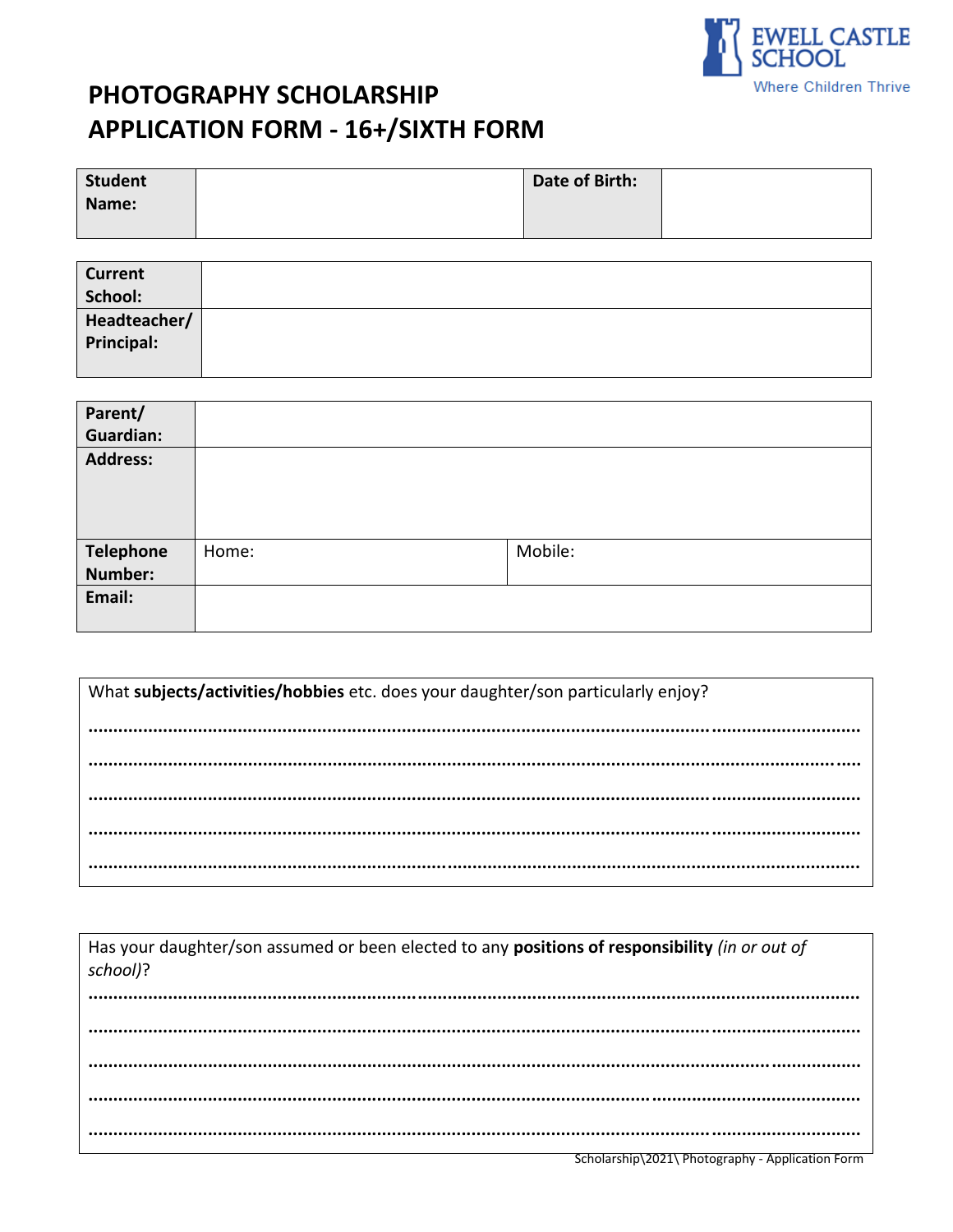

| Photography                                                               |
|---------------------------------------------------------------------------|
| Please detail main areas of interest, achievements, 'exhibited' work etc: |
|                                                                           |
|                                                                           |
|                                                                           |
|                                                                           |
|                                                                           |
|                                                                           |
|                                                                           |
|                                                                           |
|                                                                           |

I certify that the information and statements contained in this application are correct. I will provide a portfolio as requested by Thursday 4<sup>th</sup> November 2021.

Signed: 

Name: 

Date: 

All applications should be returned to the Admissions Department by Monday 18<sup>th</sup> October 2021.

**Admissions Department Ewell Castle School** Church Street Ewell, Surrey KT17 2AW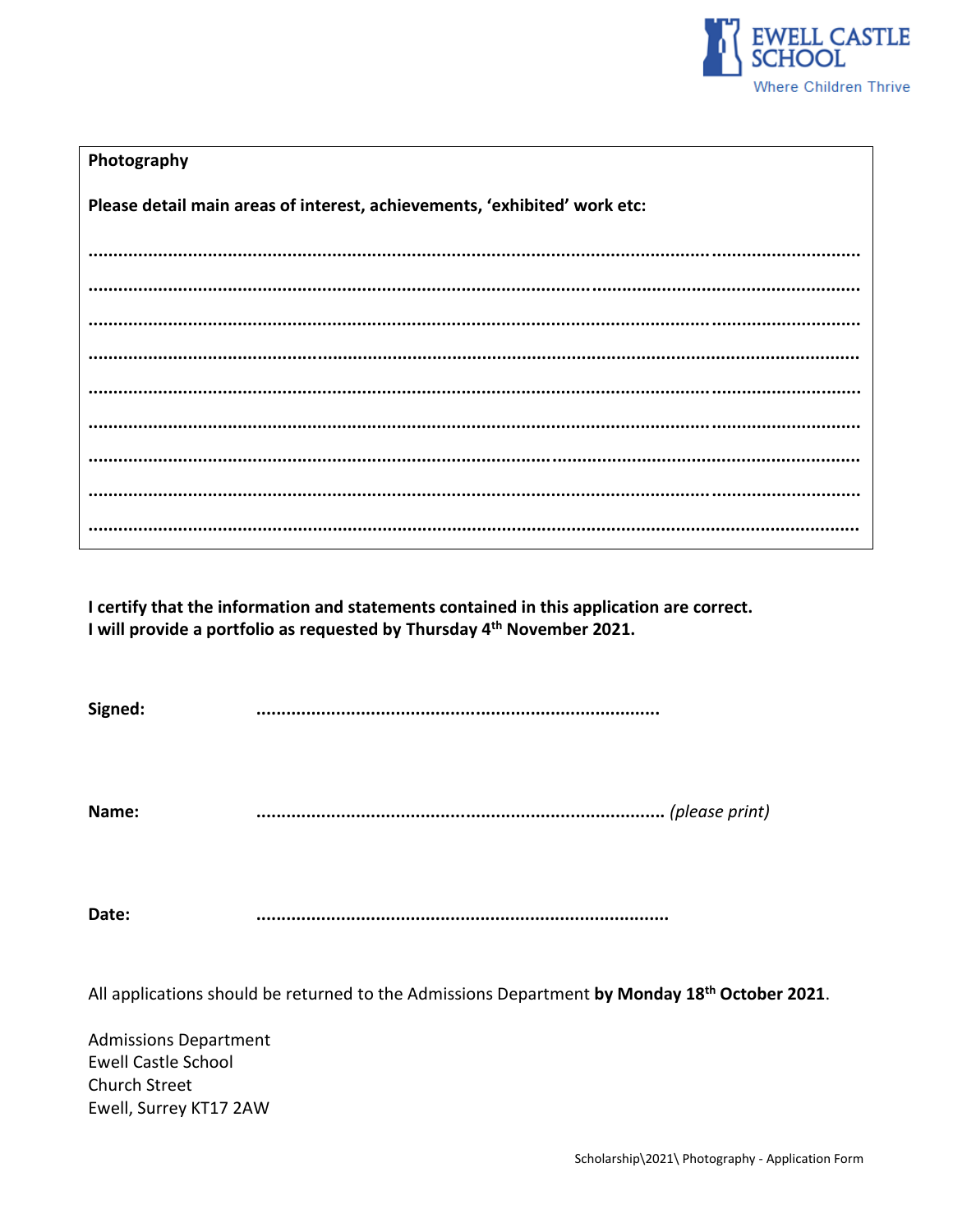

#### **NOTES TO CANDIDATES:**

#### **Photography Scholarship Requirements**

## **Portfolio**

With regards content of the portfolio, the primary interest is to see a broad range of artistic approaches and techniques being used. A selection of work can be submitted that can consist of school or home produced outcomes. In addition, if the applicant has participated in any extracurricular events/ workshops – it would be good to see these too.

Each portfolio submitted must be well organised and well presented. Size is not vitally important, but our advice would be that it should be either A2 or A1 to make sure work is exhibited to its full potential.

As a further guideline, we would expect that the portfolio should include a selection of the following:

- Imaginative/ creative outcomes
- One complete sketchbook (not individual pages torn out)
- Complete/ finished work
- Exploratory work
- Self-initiated work
- Extra-curricular work
- Selection of photographs of different genres
- Photographs taken with different cameras

It is expected that each candidate would **submit between 10 and 20 items of work.**

Please make sure that each portfolio is clearly labelled with the **candidate's name and contact details.**

**Once the portfolios have been assessed, those candidates whose work is considered to be of the required standard in their portfolio will be asked to come in to discuss their portfolio.**

#### **The Interview Date:**

The interview will take place for selected candidates on **Friday 26 th November 2021**. It is expected that candidates for the Photography Scholarship will spend around 30 minutes with members of the Art Department, presenting and answering questions about their portfolio.

*/Continued....*